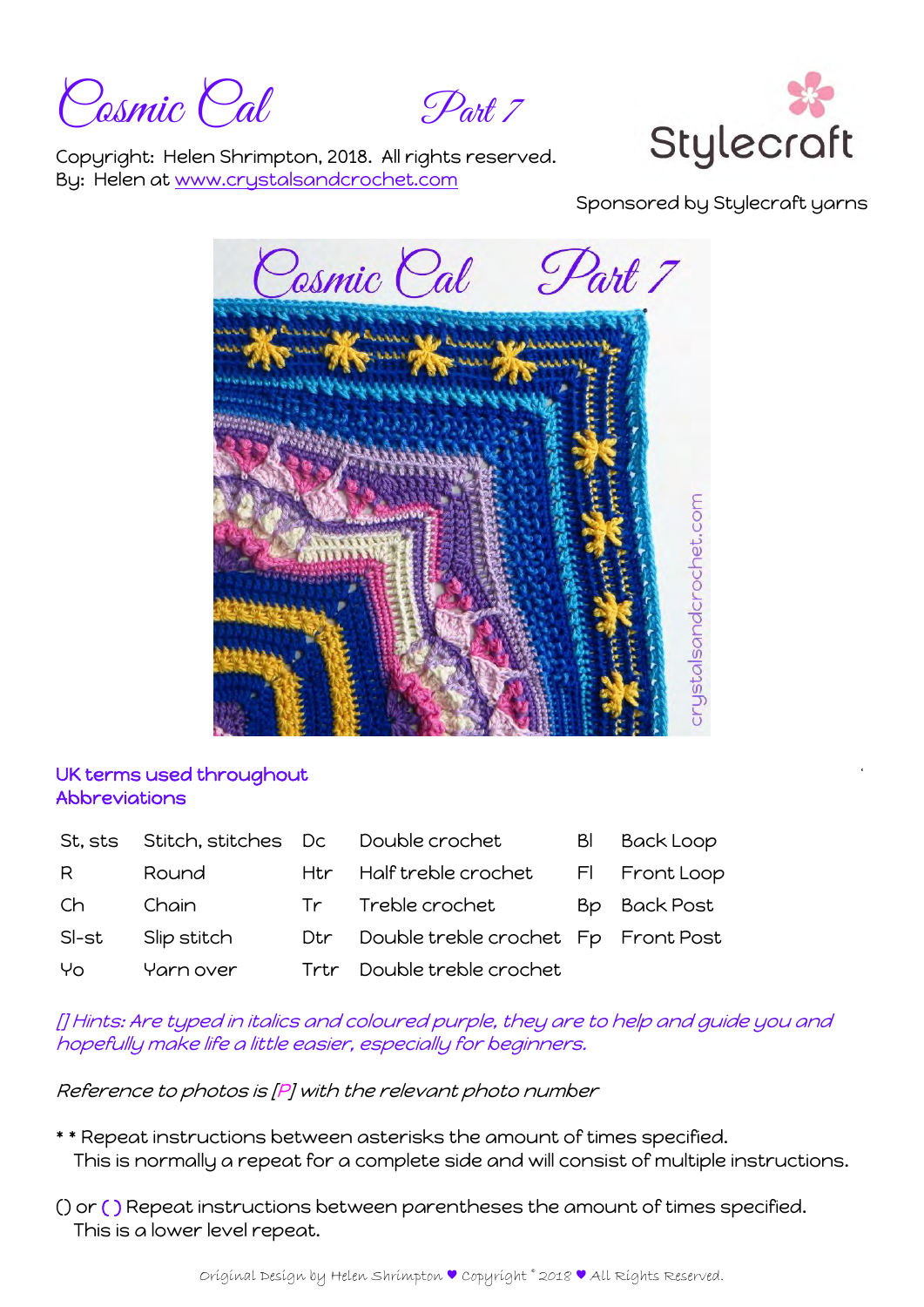## Special Stitches

Crossed tr: Miss one stitch and tr in next st. Working in front of tr just made, make a tr into missed stitch.

Cosmic Star: Explained in rounds 79 and 81.

76. Join with a standing tr in last st of any long side, tr in previous st making a crossed tr, [P1,2]

\*Short side: in 2 ch corner space (2 tr, 2 ch, 2 tr), [P3] (miss next st, tr in next st, tr in missed st) [making crossed tr] [P4] 15 times, htr in next 3 sts, dc in next 111 sts, htr in next 3 sts, (miss next st, tr in next st, tr in missed st) [making crossed tr] 15 times, [P5]

Long side: in 2 ch corner space (2 tr, 2 ch, 2 tr), (miss next st, tr in next st, tr in missed st) [making crossed tr] 14 times, htr in next 3 sts, dc in next 143 sts, htr in next 3 sts, (miss next st, tr in next st, tr in missed st) [making crossed tr] 14 times. \*[P6]

 Repeat from \* to \* twice, omit last crossed tr. Join to standing tr, fasten off, and secure ends. Stitch count: Short side: 111 dc, 6 htr, 4 tr, 30 crossed tr,  $1 \times 2$  ch corner space. Long side: 143 dc, 6 htr, 4 tr, 28 crossed tr,  $1 \times 2$  ch corner space.

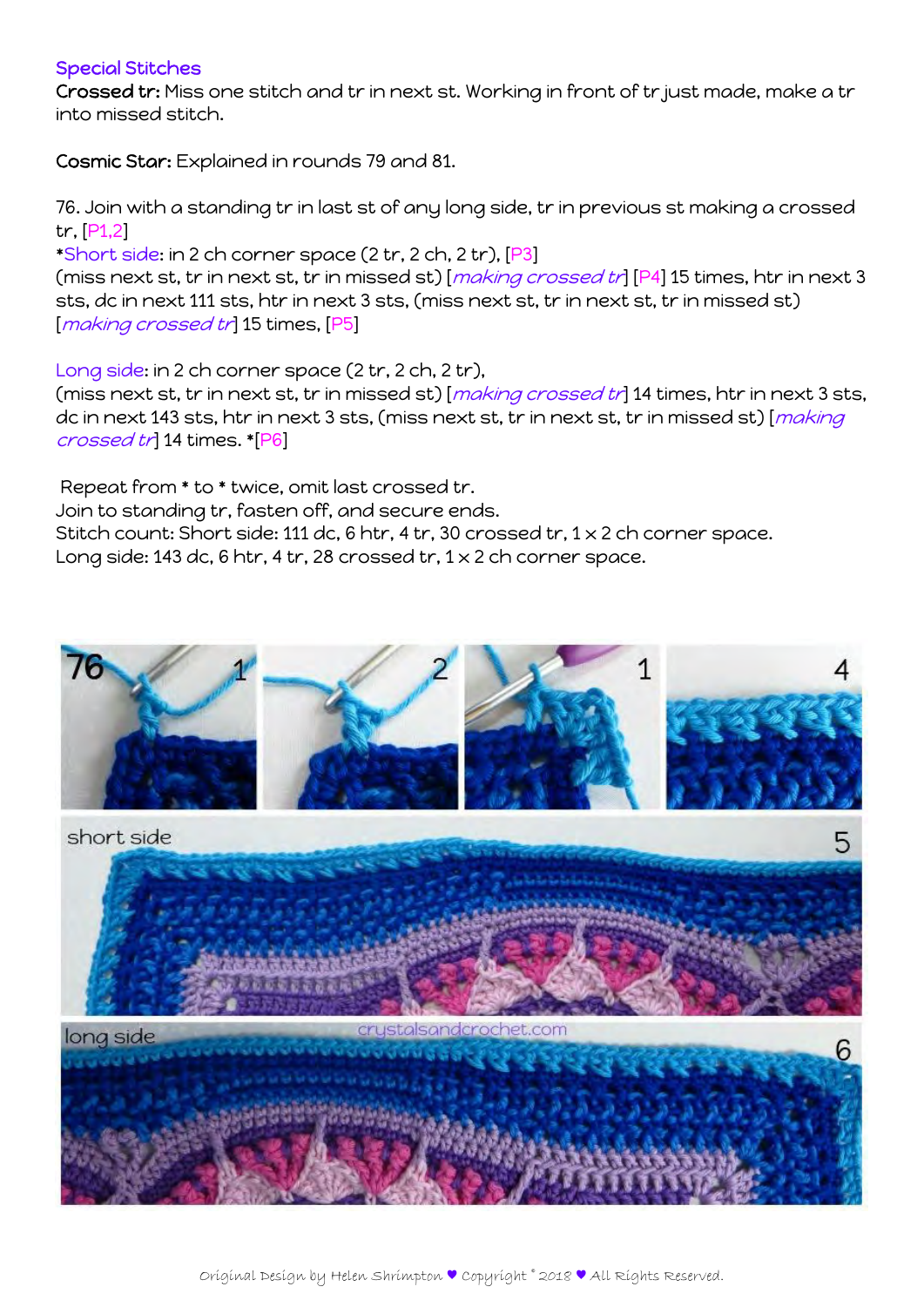## 77. Join with a standing tr in last st of any long side, [P1] \*Short side: in 2 ch corner space (2 tr, 2 ch, 2 tr), tr in next 181 sts, [P2]

Long side: in 2 ch corner space (2 tr, 2 ch, 2 tr), tr in next 209 sts. \*[P3]

Repeat from \* to \* twice, omit last tr. Join to standing tr with a sl-st in back loop only. Stitch count: Short side: 185 tr, 1 x 2 ch corner space. Long side: 213 tr,  $1 \times 2$  ch corner space.



78. 3 ch *counts as bltr*, bltr in next 2 sts, [P1] \*Short side: in 2 ch corner space (2 tr, 2 ch, 2 tr), bltr in next 185 sts,

Long side: in 2 ch corner space (2 tr, 2 ch, 2 tr), bltr in next 213 sts. \*[P2,3]

Repeat from \* to \* twice, omit last 3 bltr. Join to top of 3 ch, fasten off, and secure ends. Stitch count: Short side: 4 tr, 185 bltr, 1 x 2 ch corner space. Long side: 4 tr, 213 bltr,  $1 \times 2$  ch corner space.

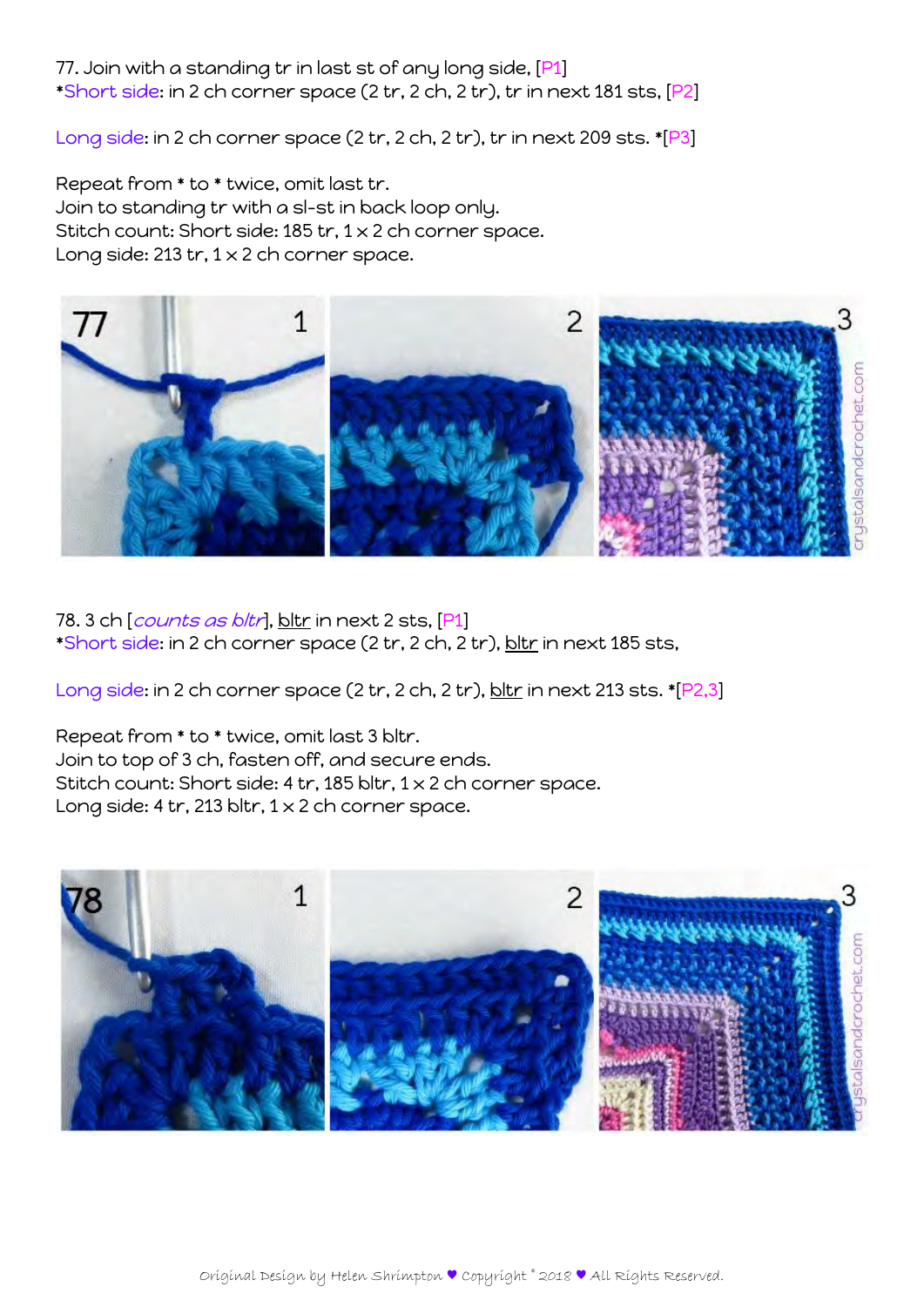Cosmic Stars part 1: dtr5tog working 1<sup>st</sup> leg in front loop 3<sup>rd</sup> fl back from last bldc R78 [same st as  $\bar{z}^h$  dc of previous repeat], 2<sup>nd</sup> leg 1 st forward <u>fl</u> R77, 3<sup>rd</sup> leg 2 sts forward <u>fl</u> R77,  $4^{th}$  leg 2 sts forward <u>fl</u> R77,  $5^{th}$  leg 1 st forward <u>fl</u> R78, 1 ch to close and form eye.

79. Join with a standing bldc in last st of any long side, [P1] \*Short side: in 2 ch corner space (dc, 2 ch, dc), bldc in next 9 sts, [P2] (make a Cosmic Star, miss next st, bldc in next 9 sts  $3^{rd}$  dc will fall in same st as  $5^{th}$  leg of Cosmic Star() 18 times, [P3-12]

Long side: in 2 ch corner space (dc, 2 ch, dc), bldc in next 8 sts, (make a Cosmic Star, miss next st, bldc in next 9 sts [ $3^{rd}$  dc will fall in same st as  $5^{th}$  leg of Cosmic Star]) 20 times, make a Cosmic Star, miss next st, bldc in next 8 sts. \*[P13,14]

Repeat from \* to \* twice, omit last bldc. Join to standing bldc, fasten off, and secure ends. Stitch count: Short side: 2 dc, 171 bldc, 18 Cosmic Stars, 1 x 2 ch corner space. Long side: 2 dc, 196 bldc, 21 Cosmic Stars, 1 x 2 ch corner space.



Original Design by Helen Shrimpton ♥ Copyright © 2018 ♥ All Rights Reserved.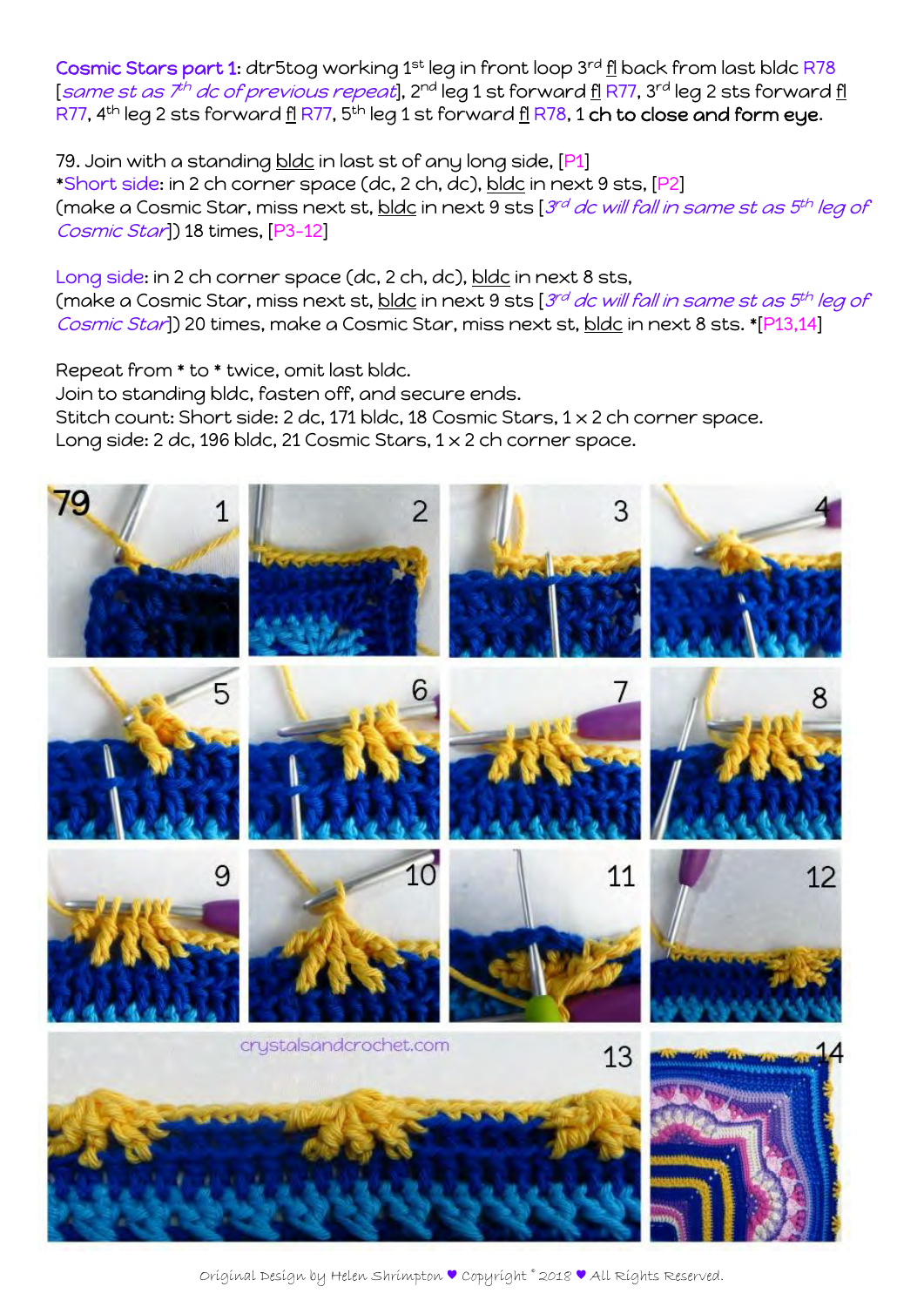80. Join with a standing tr in last st of any long side, [P1] \*Short side: in 2 ch corner space (2 tr, 2 ch, 2 tr), tr in next 191 sts, ensure you do not work into EYE of Cosmic Star, [P2,3,4]

Long side: in 2 ch corner space (2 tr, 2 ch, 2 tr), tr in next 219 sts, ensure you do not work into EYE of Cosmic Star. \*[P5]

Repeat from \* to \* twice, omit last tr. Join to standing tr, fasten off, and secure ends. Stitch count: Short side: 195 tr, 1 x 2 ch corner space. Long side: 223 tr,  $1 \times 2$  ch corner space.

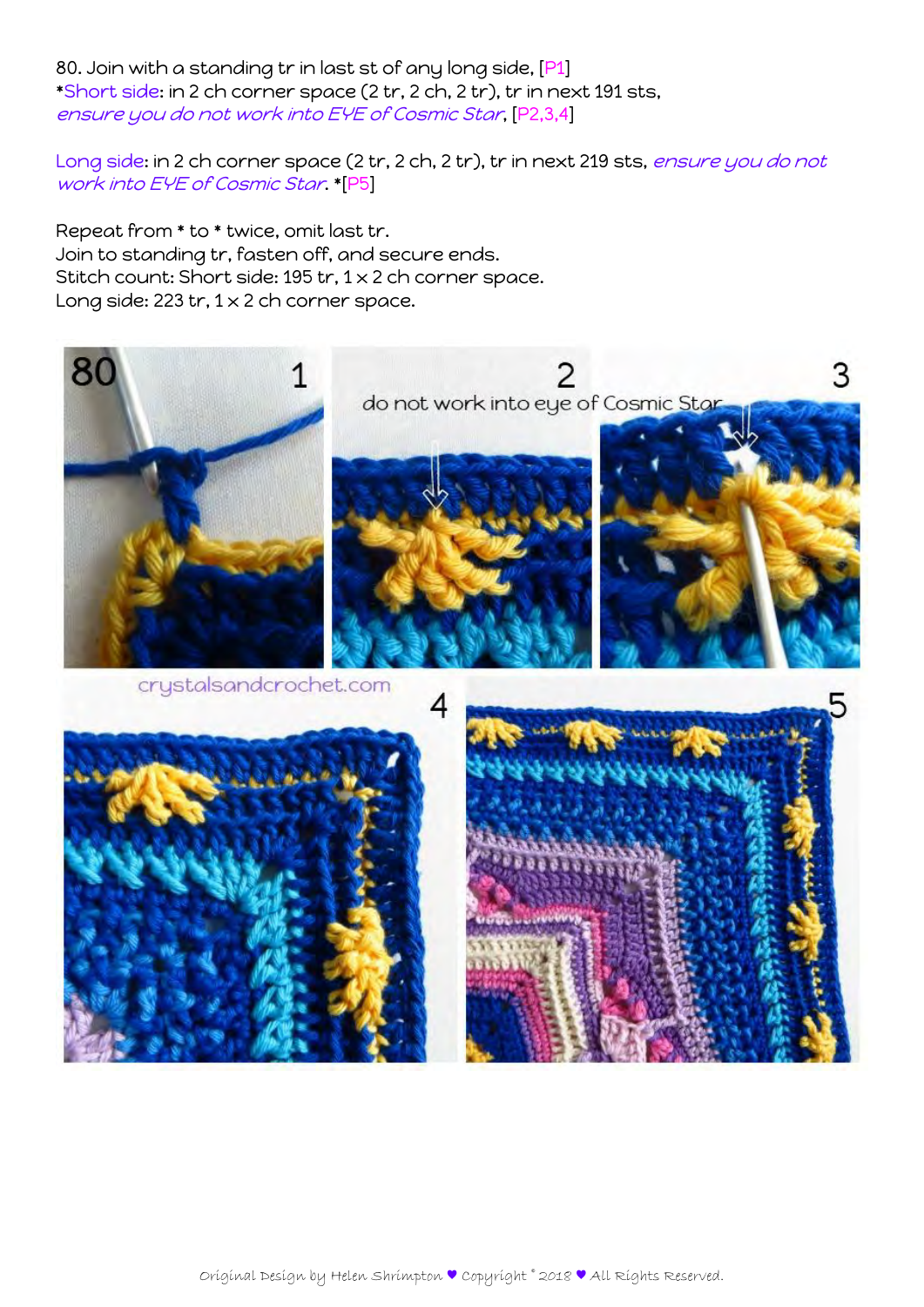## Cosmic Star part 2: to complete your Cosmic Stars work dtr into eye of star only.

81. Join with a standing bldc in last st of any long side, [P1] \*Short side: in 2 ch corner space (dc, 2 ch, dc), bldc in next 10 sts, [P2] ((dtr in eye of star, miss next st, bldc in next st) 3 times, bldc in next 4 sts  $[5 \times b]$ between stars<sup>]</sup>) 18 times [P3,4,5], bldc in next 5 sts,

Long side: in 2 ch corner space (dc, 2 ch, dc), bldc in next 9 sts, ((dtr in eye of star, miss next st, bldc in next st) 3 times, bldc in next 4 sts  $5 \times$  bldc between stars<sup>1</sup>) 21 times, bldc in next 4 sts. \*<sup>[P6,7]</sup>

Repeat from \* to \* twice, omit last bldc. Join to standing bldc, fasten off, and secure ends. Stitch count: Short side: 2 dc, 141 bldc, 54 dtr, 1 x 2 ch corner space. Long side: 2 dc, 160 bldc, 63 dtr,  $1 \times 2$  ch corner space.



Original Design by Helen Shrimpton ♥ Copyright © 2018 ♥ All Rights Reserved.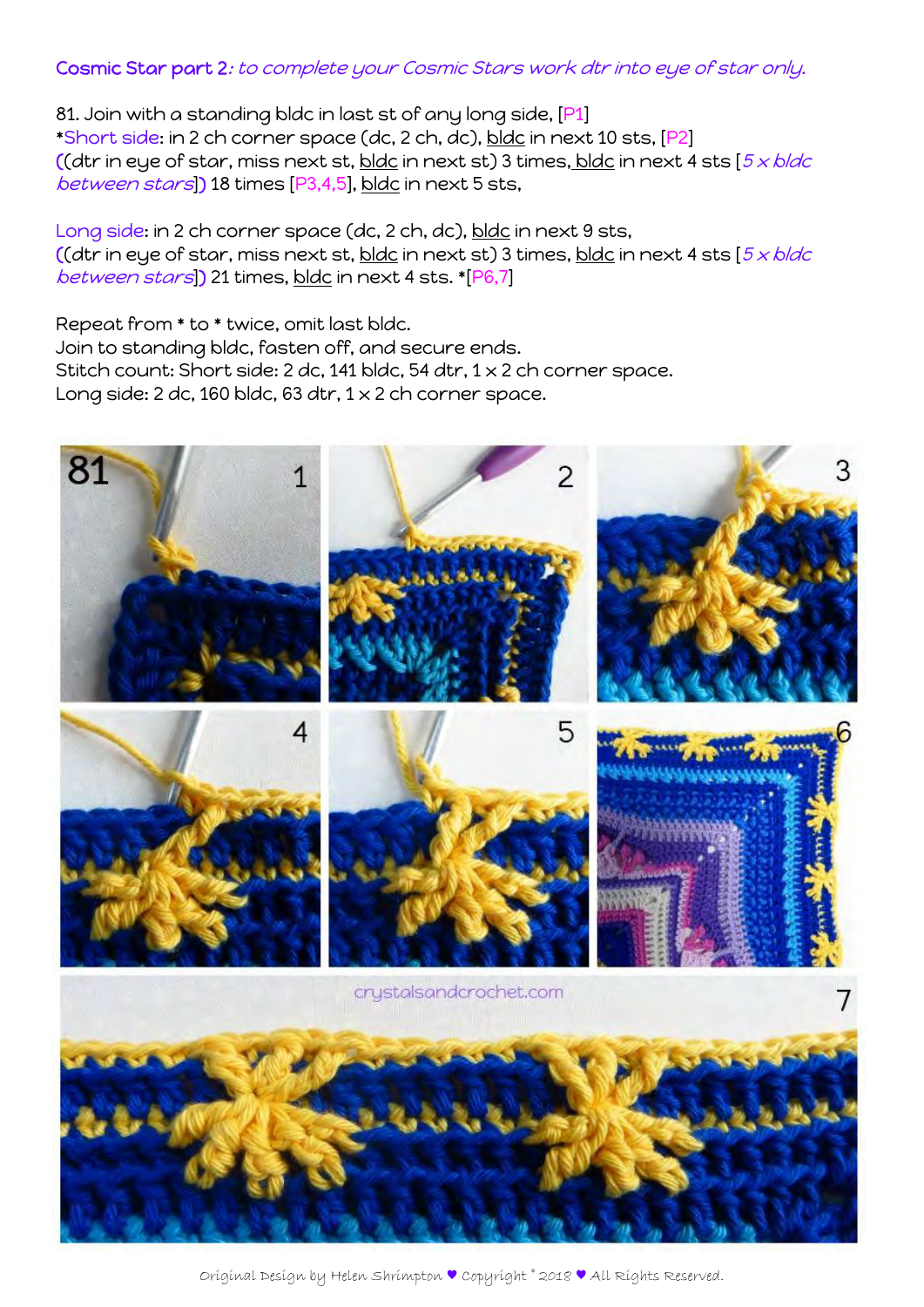82. Join with a standing tr in last st of any long side, [P1] \*Short side: in 2 ch corner space (2 tr, 2 ch, 2 tr), tr in next 11 sts, [P2] ((fptr around next st, tr in next st) 3 times, tr in next 4 sts) 18 times  $[P3,4]$ , tr in next 6 sts,

Long side: in 2 ch corner space (2 tr, 2 ch, 2 tr), tr in next 10 sts, ((fptr around next st, tr in next st) 3 times, tr in next 4 sts) 21 times, tr in next 5 sts. \*[P5]

Repeat from \* to \* twice, omit last tr. Join to standing tr, fasten off, and secure ends. Stitch count: Short side: 147 tr, 54 fptr, 1 x 2 ch corner space. Long side: 166 tr, 63 fptr,  $1 \times 2$  ch corner space.